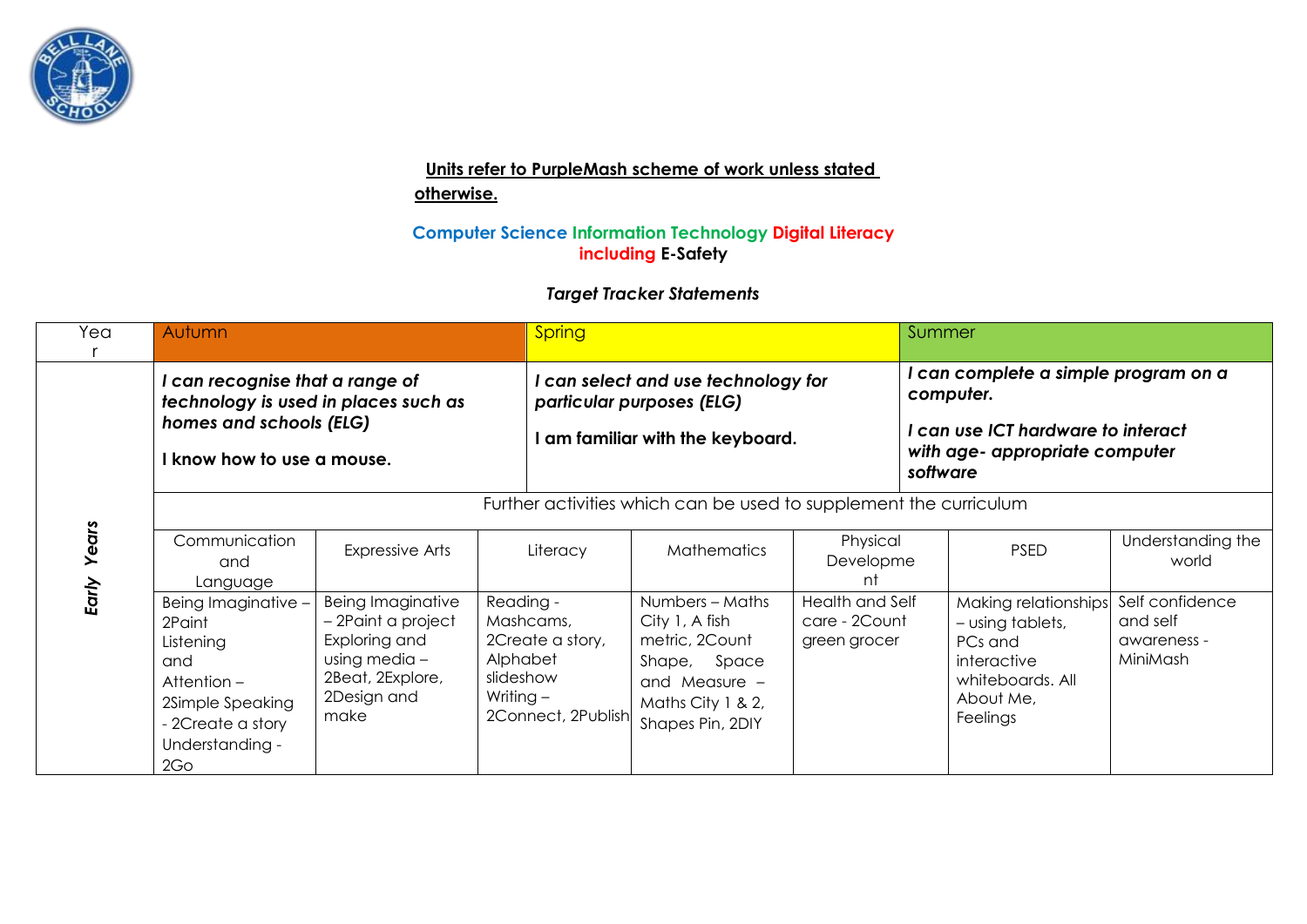

| $\frac{1}{2}$ | I can tell an adult I trust when I see<br>something unexpected or worrying online.<br>I can keep my password private<br>I always ask an adult before I go on the internet<br>I can log in to the student drive<br>I can log in to PurpleMash using a personal login<br>Unit 1.1 Online Safety & Exploring Purple<br>Mash 6 Weeks Programs - Various<br>I can recognise how I use technology in my<br>home and at school.<br>I can understand what is meant by technology.<br>Unit 1.9 Technology outside<br>school 2 Weeks<br>Lesson plan on Learning Journey<br>I can sort and group data.<br>I can understand that data can be<br>represented in different ways.<br>Unit 1.2 Grouping &<br>Sorting 2 Weeks Programs<br>$-2Q$ uiz<br>I can understand that data can be<br>represented in different ways.<br>Unit 1.3 Pictograms<br>3 Weeks Programs - 2Count | I know why it is important for trusted adults<br>to know what I am doing online.<br>I can tell you what my personal information is.<br>I can use a program to create a simple<br>document I can create an animated<br>storybook including sound, animation and<br>backgrounds.<br>Unit 1.6 Animated Story Books<br>Weeks - 5 Programs - 2 Create A Story<br>I understand an algorithm is a simple set<br>of instructions.<br>I know that an algorithm written for a<br>computer to follow is called a program.<br>I know that correcting errors in an algorithm<br>is called debugging.<br>Unit 1.4 Lego Builders<br>3 Weeks Program-2DIY | I say well done to my friends when I view<br>their work.<br>I always ask an adult before I go on the<br>internet. I know what these are: clipart,<br>photograph, text, video, and sound.<br>I can predict the behaviour of a programmed<br>toy I can understand the function of the<br>direction keys.<br>I can create and debug an algorithm<br>Spheros / Beebots<br>Unit 1.5 Maze Explorers<br>3 Weeks Programs -<br>2G <sub>O</sub><br>I can explain what coding means.<br>I can design and make a simple program<br>using 2Code.<br>Unit 1.7 Coding<br>6 Weeks Programs - 2Code<br>I can use a simple spreadsheet to solve<br>problems<br>Unit 1.8 Spreadsheets<br>3 Weeks Programs - 2Calculate |
|---------------|---------------------------------------------------------------------------------------------------------------------------------------------------------------------------------------------------------------------------------------------------------------------------------------------------------------------------------------------------------------------------------------------------------------------------------------------------------------------------------------------------------------------------------------------------------------------------------------------------------------------------------------------------------------------------------------------------------------------------------------------------------------------------------------------------------------------------------------------------------------|-------------------------------------------------------------------------------------------------------------------------------------------------------------------------------------------------------------------------------------------------------------------------------------------------------------------------------------------------------------------------------------------------------------------------------------------------------------------------------------------------------------------------------------------------------------------------------------------------------------------------------------------|------------------------------------------------------------------------------------------------------------------------------------------------------------------------------------------------------------------------------------------------------------------------------------------------------------------------------------------------------------------------------------------------------------------------------------------------------------------------------------------------------------------------------------------------------------------------------------------------------------------------------------------------------------------------------------------------------|
|---------------|---------------------------------------------------------------------------------------------------------------------------------------------------------------------------------------------------------------------------------------------------------------------------------------------------------------------------------------------------------------------------------------------------------------------------------------------------------------------------------------------------------------------------------------------------------------------------------------------------------------------------------------------------------------------------------------------------------------------------------------------------------------------------------------------------------------------------------------------------------------|-------------------------------------------------------------------------------------------------------------------------------------------------------------------------------------------------------------------------------------------------------------------------------------------------------------------------------------------------------------------------------------------------------------------------------------------------------------------------------------------------------------------------------------------------------------------------------------------------------------------------------------------|------------------------------------------------------------------------------------------------------------------------------------------------------------------------------------------------------------------------------------------------------------------------------------------------------------------------------------------------------------------------------------------------------------------------------------------------------------------------------------------------------------------------------------------------------------------------------------------------------------------------------------------------------------------------------------------------------|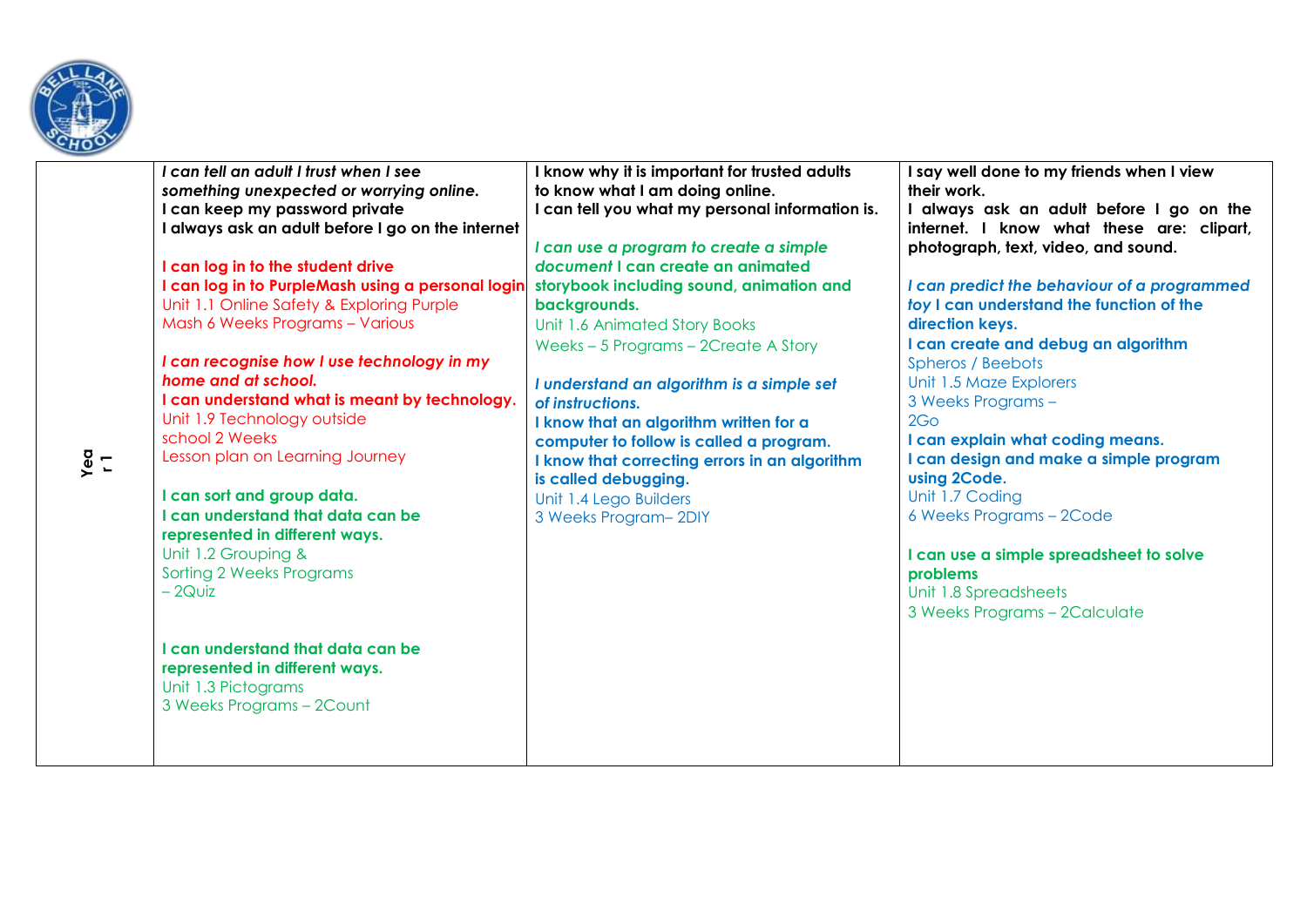

| I know I need to keep my personal<br>information private<br>I know when I am playing a game with a real<br>person on the internet.<br>I can talk about why I should only use the<br>internet for a short amount of time.<br>I know what an advert looks like on the Internet.<br>I can describe things that happen on line that I<br>must tell an adult about.<br>I can recognise how others use technology<br>outside of school<br>How is technology used differently by others -<br>entertainment / work / email / watching tv on<br>devices<br>/ communicating with others<br>I can find, open, edit and save files I am working<br>on I can use a spreadsheet to solve a<br>mathematical puzzle.<br>N<br>Year<br>Unit 2.3 Spreadsheets<br>4 Weeks Programs - 2Calculate<br>I can refine internet searches.<br>I understand how we talk to others<br>I understand what a digital footprint is.<br>Unit 2.2 Online Safety<br>3 Weeks Programs - Various | I know that some things on the Internet are not<br>true. I know what these are: clipart, photograph,<br>text, video, and sound.<br>I know that some things on the Internet are not<br>true. I can explain why I need to keep my<br>password private<br>I can use different software programs and discuss<br>the benefits of their usage<br>I can construct a binary tree to separate<br>different items.<br>I can use a database to answer more<br>complex questions.<br>Unit 2.4 Questioning<br>5 Weeks Programs - 2Question, 2Investigate<br>I understand how internet searches work.<br>Unit 2.5 Effective Searching<br>3 Weeks Programs - Browser<br>I can predict the behaviour of a programmed<br>toy, clearly relating each action to part of an<br>algorithm I can create a simple program to<br>perform a task<br>I can create and debug simple programs<br>I can find and fix simple bugs in programs<br>I can understand that programs run by<br>following clear instructions<br>Spheros / BeeBots escape from a maze<br>I can create a computer program using<br>simple algoithms<br>I can debug simple programs<br>I can predict what objects will do<br>Unit 2.1 Coding | I can talk about why it is important to be kind<br>and polite online and in real life.<br>I know pictures on the Internet belong to the<br>person who puts them there<br>I say well done to my friends when I see their work.<br>I know that not everyone is who they say they are<br>on the internet.<br>I can create surrealist art using drawing and clip<br>art.<br><b>Unit 2.6 Creating Pictures</b><br>5 Weeks Programs - 2PaintAPicture<br>I can create a tune using sound I have recorded<br>and uploaded.<br>Unit 2.7 Making Music<br>3 Weeks Programs - 2Sequence<br>I can present my ideas in a variety of ways.<br>Unit 2.8 Presenting Ideas<br>4 Weeks Programs - Various |
|-----------------------------------------------------------------------------------------------------------------------------------------------------------------------------------------------------------------------------------------------------------------------------------------------------------------------------------------------------------------------------------------------------------------------------------------------------------------------------------------------------------------------------------------------------------------------------------------------------------------------------------------------------------------------------------------------------------------------------------------------------------------------------------------------------------------------------------------------------------------------------------------------------------------------------------------------------------|---------------------------------------------------------------------------------------------------------------------------------------------------------------------------------------------------------------------------------------------------------------------------------------------------------------------------------------------------------------------------------------------------------------------------------------------------------------------------------------------------------------------------------------------------------------------------------------------------------------------------------------------------------------------------------------------------------------------------------------------------------------------------------------------------------------------------------------------------------------------------------------------------------------------------------------------------------------------------------------------------------------------------------------------------------------------------------------------------------------------------------------------------------------------------------------|----------------------------------------------------------------------------------------------------------------------------------------------------------------------------------------------------------------------------------------------------------------------------------------------------------------------------------------------------------------------------------------------------------------------------------------------------------------------------------------------------------------------------------------------------------------------------------------------------------------------------------------------------------------------------------------|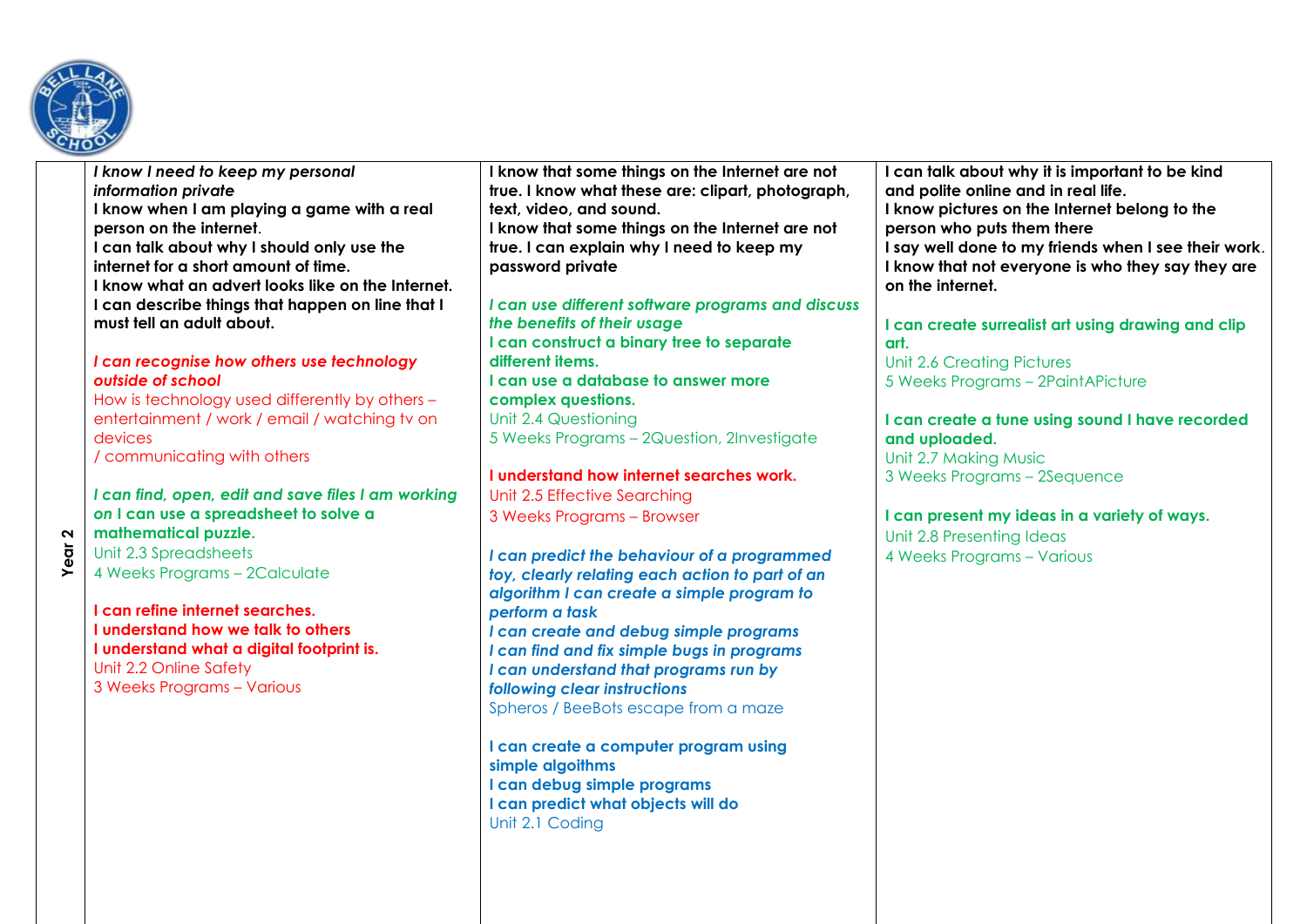

|  | 5 Weeks Programs - 2Code |  |
|--|--------------------------|--|
|  |                          |  |
|  |                          |  |
|  |                          |  |
|  |                          |  |
|  |                          |  |
|  |                          |  |
|  |                          |  |
|  |                          |  |
|  |                          |  |
|  |                          |  |
|  |                          |  |
|  |                          |  |
|  |                          |  |
|  |                          |  |
|  |                          |  |
|  |                          |  |
|  |                          |  |
|  |                          |  |
|  |                          |  |
|  |                          |  |
|  |                          |  |
|  |                          |  |
|  |                          |  |
|  |                          |  |
|  |                          |  |
|  |                          |  |
|  |                          |  |
|  |                          |  |
|  |                          |  |
|  |                          |  |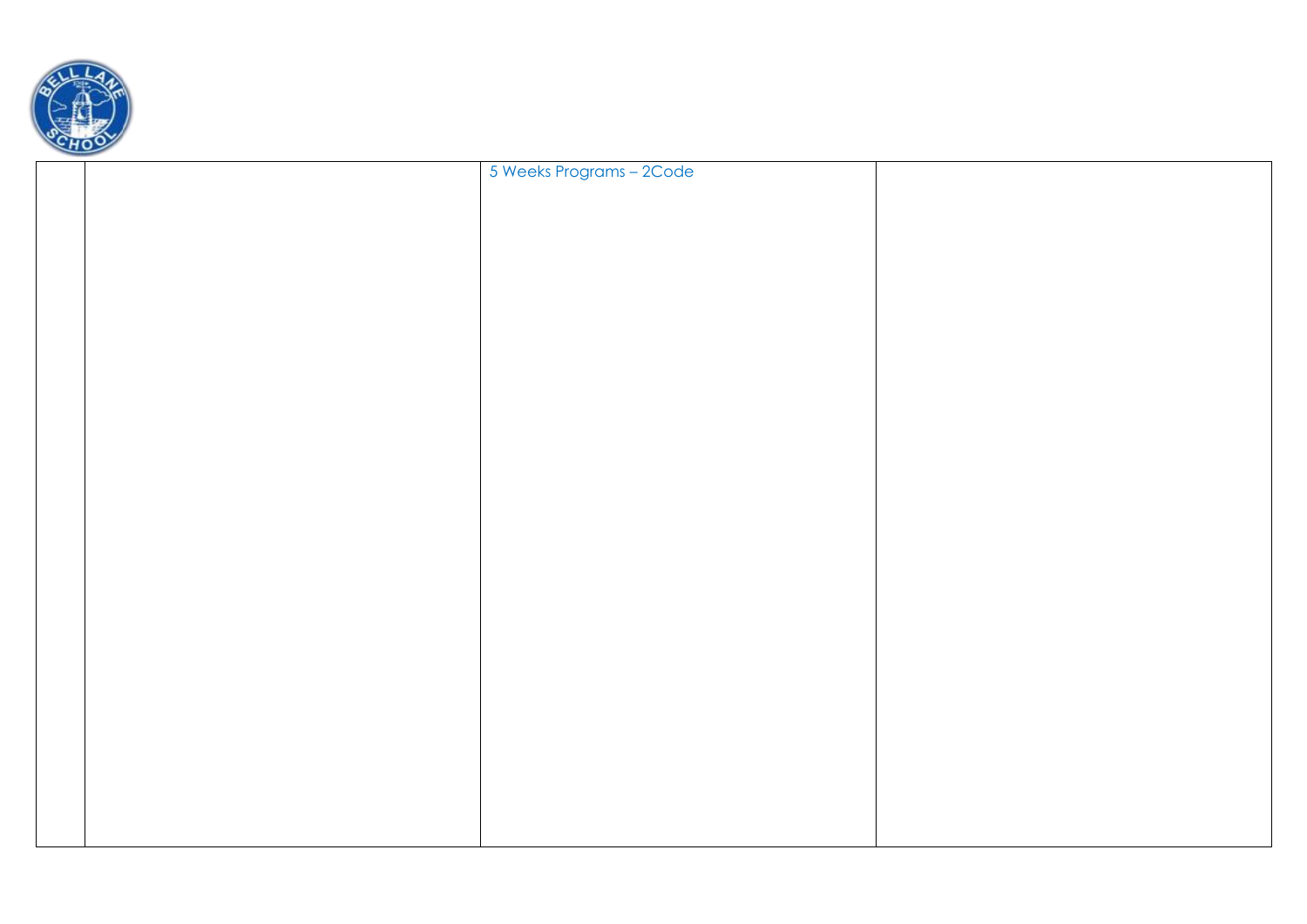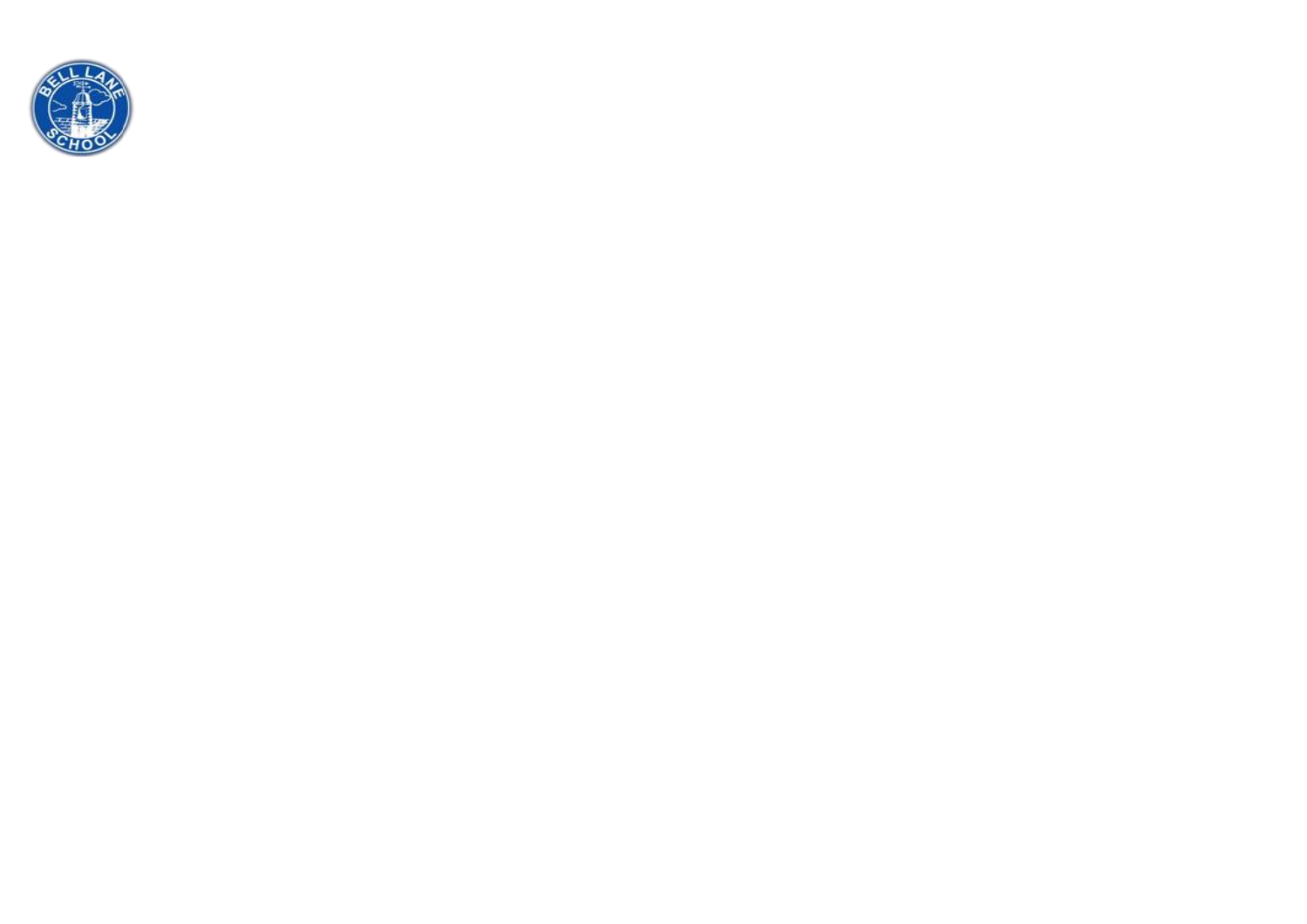

**Year 3**

| I know I need to keep my password and<br>personal information secure.<br>I can recognise acceptable and<br>unacceptable behaviour online<br>I can use the safety features of websites as | I know I must check who it belongs to before I<br>copy images or text.<br>I ask an adult before downloading files and<br>games from the internet. | I know how to communicate safely with others<br>online and use age appropriate websites to do<br>this. I know that some information on the internet<br>is not accurate. I must think carefully before I<br>rely on it. |
|------------------------------------------------------------------------------------------------------------------------------------------------------------------------------------------|---------------------------------------------------------------------------------------------------------------------------------------------------|------------------------------------------------------------------------------------------------------------------------------------------------------------------------------------------------------------------------|
| well as reporting concerns to an adult.                                                                                                                                                  | I understand that computer networks allow data                                                                                                    |                                                                                                                                                                                                                        |
| I can make good choices about how long I                                                                                                                                                 | to be transferred and shared                                                                                                                      | I can create a branching database                                                                                                                                                                                      |
| spend online.                                                                                                                                                                            | Understand that files are saved to a central<br>location called a server, which can be accessed                                                   | I can use and debug a branching database<br>Unit 3.6 Branching                                                                                                                                                         |
| I can understand that programs run by                                                                                                                                                    | from different devices.                                                                                                                           | Databases 4 weeks                                                                                                                                                                                                      |
| following clear instructions                                                                                                                                                             | I understand that the internet is a large network                                                                                                 | <b>Programs 2Question</b>                                                                                                                                                                                              |
| I can use a range of input and output                                                                                                                                                    | that enables computers to share information                                                                                                       |                                                                                                                                                                                                                        |
| devices efficiently                                                                                                                                                                      | The internet is a large network of                                                                                                                | I can understand what a computer                                                                                                                                                                                       |
| Use terms input / output devices to describe eg                                                                                                                                          | interconnected computers that allows                                                                                                              | simulation is I can analyse and evaluate a                                                                                                                                                                             |
| mouse, keyboard, monitor printer.                                                                                                                                                        | sharing of information.                                                                                                                           | simulation                                                                                                                                                                                                             |
|                                                                                                                                                                                          | IP addresses are a group of numbers that                                                                                                          | Unit 3.7 Simulations                                                                                                                                                                                                   |
| I can produce a simple program that                                                                                                                                                      | identify every single computer.                                                                                                                   | 3 Weeks Programs - 2Simulate, 2Publish                                                                                                                                                                                 |
| completes a given task                                                                                                                                                                   | URL is a web address that links to a file in                                                                                                      |                                                                                                                                                                                                                        |
| I can explain how simple algorithms solve a                                                                                                                                              | an IP addresses.                                                                                                                                  | I can solve an investigation and present the                                                                                                                                                                           |
| given problem                                                                                                                                                                            | The URL is accessed by clicking, which                                                                                                            | results in graphic form                                                                                                                                                                                                |
| I can design and write a program that                                                                                                                                                    | creates a hyperlink to the file.                                                                                                                  | Unit 3.8 Graphing                                                                                                                                                                                                      |
| simulates a physical system                                                                                                                                                              | Hyperlinks may be embedded on webpages,                                                                                                           | 2 Weeks Programs - 2Graph                                                                                                                                                                                              |
| I can make use of X and Y properties of                                                                                                                                                  | emails, etc.                                                                                                                                      |                                                                                                                                                                                                                        |
| objects. I can use the repeat command.                                                                                                                                                   | I can use email safely                                                                                                                            |                                                                                                                                                                                                                        |
| Unit 3.1 Coding                                                                                                                                                                          | I can attach files to email                                                                                                                       |                                                                                                                                                                                                                        |
| 6 Weeks Main Programs - 2Code                                                                                                                                                            | Unit 3.5 Email (including email safety)                                                                                                           |                                                                                                                                                                                                                        |
|                                                                                                                                                                                          | 6 Weeks - Programs - 2Email, 2Connect, 2DIY                                                                                                       |                                                                                                                                                                                                                        |
| I can understand how a blog can be                                                                                                                                                       | I can use a search engine to find web pages                                                                                                       |                                                                                                                                                                                                                        |
| used to communicate                                                                                                                                                                      | I understand that not all websites are as reliable                                                                                                |                                                                                                                                                                                                                        |
| I can evaluate the reliability of                                                                                                                                                        | as others                                                                                                                                         |                                                                                                                                                                                                                        |
| websites I can regognise PEGI                                                                                                                                                            |                                                                                                                                                   |                                                                                                                                                                                                                        |
| restrictions                                                                                                                                                                             | I can make choices on which program is best                                                                                                       |                                                                                                                                                                                                                        |
| Unit 3.2 Online safety                                                                                                                                                                   | for a given task                                                                                                                                  |                                                                                                                                                                                                                        |
| 3 Weeks Programs - Various                                                                                                                                                               | Making good choices about which software is<br>best to use eg. Word, publisher, excel                                                             |                                                                                                                                                                                                                        |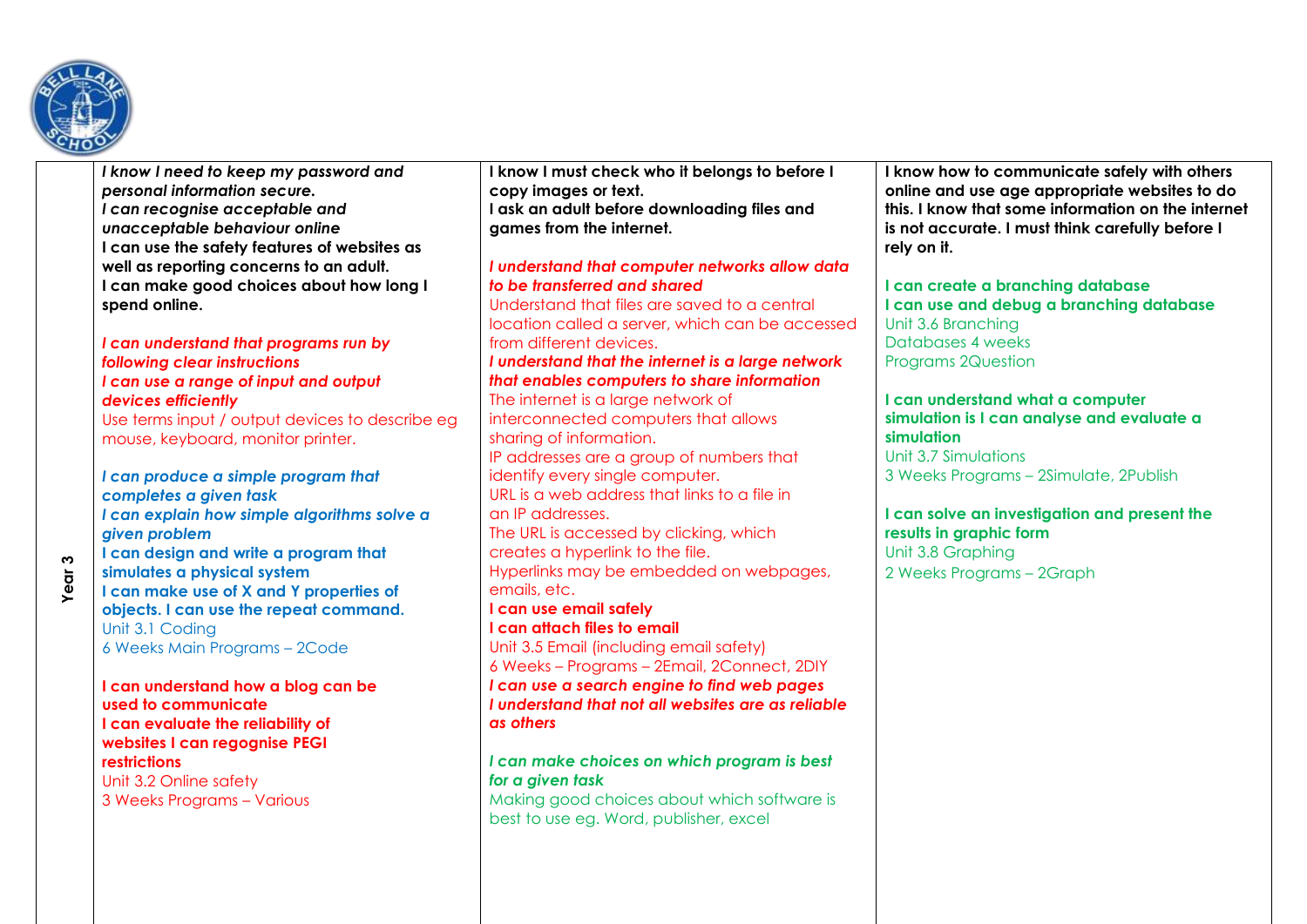

| I can create pie charts and bar graphs to<br>present information | I can practise and improve typing skills<br>Unit 3.4 Touch Typing |  |
|------------------------------------------------------------------|-------------------------------------------------------------------|--|
| I can describe a cell location<br>Unit 3.3 Spreadsheets          | 4 Weeks Programs - 2Type                                          |  |
| 3 Weeks Programs - 2Calculate                                    |                                                                   |  |
|                                                                  |                                                                   |  |
|                                                                  |                                                                   |  |
|                                                                  |                                                                   |  |
|                                                                  |                                                                   |  |
|                                                                  |                                                                   |  |
|                                                                  |                                                                   |  |
|                                                                  |                                                                   |  |
|                                                                  |                                                                   |  |
|                                                                  |                                                                   |  |
|                                                                  |                                                                   |  |
|                                                                  |                                                                   |  |
|                                                                  |                                                                   |  |
|                                                                  |                                                                   |  |
|                                                                  |                                                                   |  |
|                                                                  |                                                                   |  |
|                                                                  |                                                                   |  |
|                                                                  |                                                                   |  |
|                                                                  |                                                                   |  |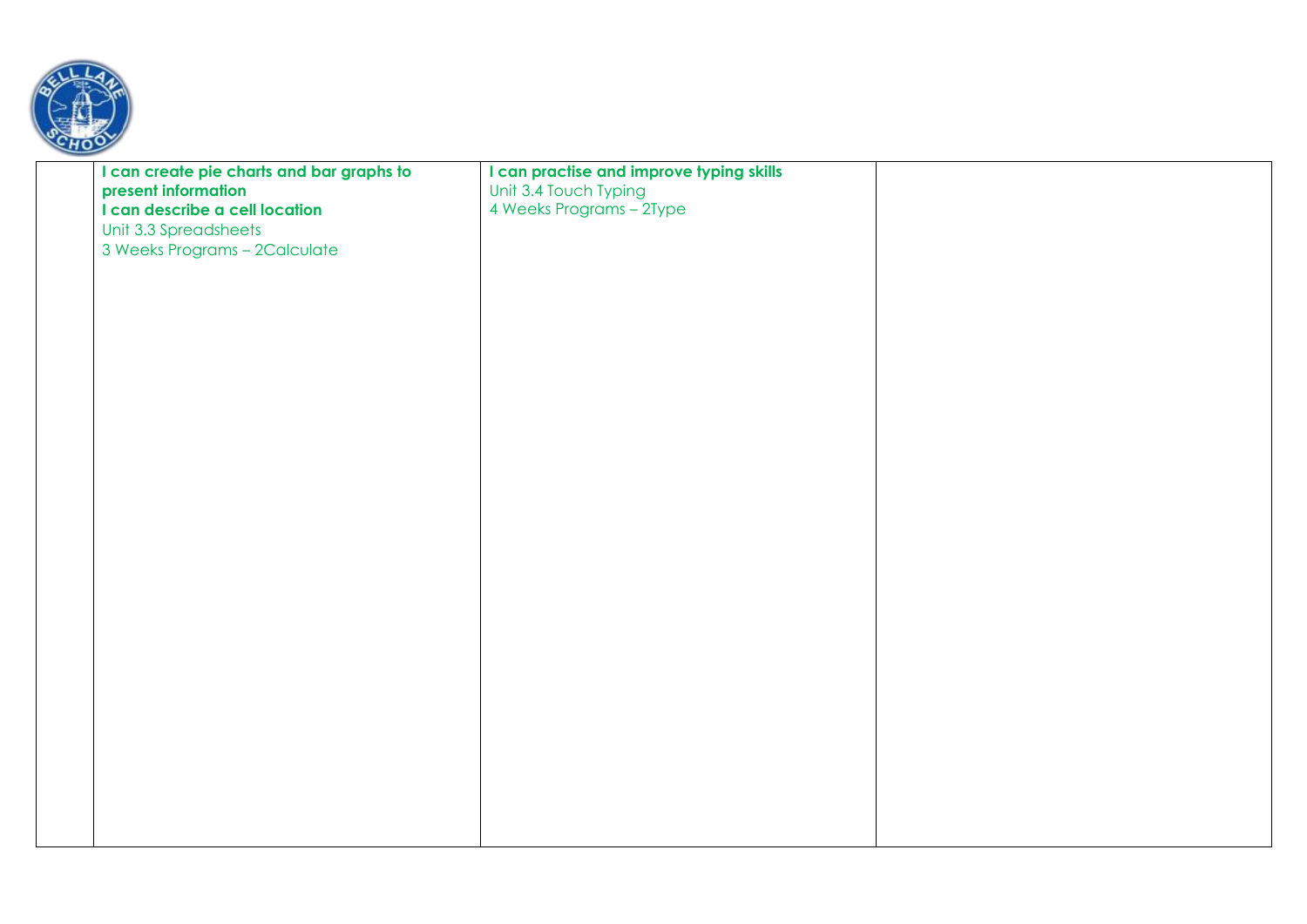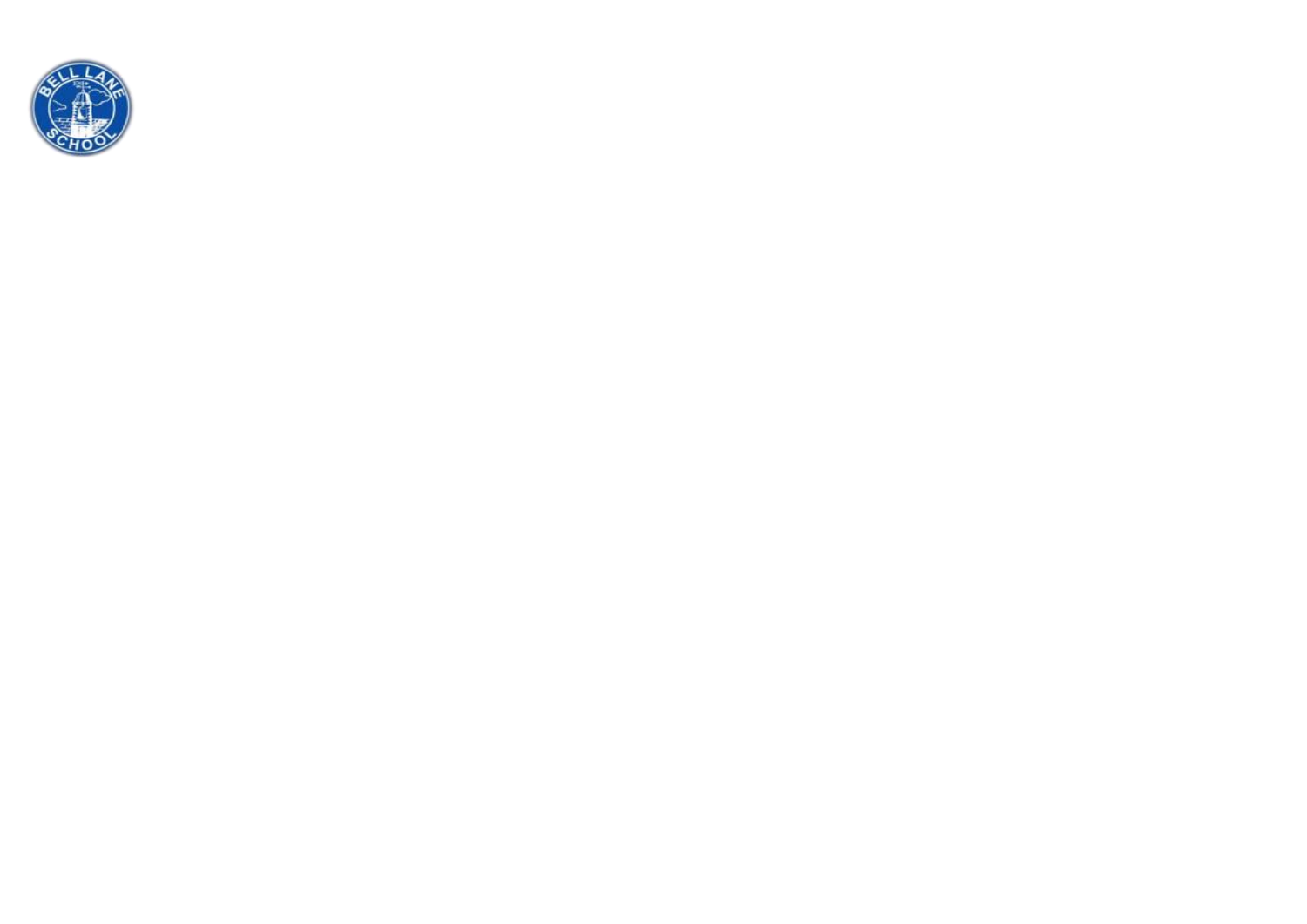

**Year 4** *I know what to do if I see anything worrying online* **I can choose a secure password and appropriate screen name when I am using a website** *I can use more complicated input devices* Input devices need to be connected to a computer – including wirelessly. Make good choices about which input devices match the task most appropriately including using data loggers. *I understand that some computers on a network serve particular functions, such as controlling printers or sharing files Explain how the school network works – pupil logins / shared folders / connection to printers. Managed by a server, which is locked away and runs on it's own allowing computers to link to it.* **I can use the formula wizard I can use a spreadsheet for budgeting** Unit 4.3 Spreadsheets 6 Weeks Programs – 2Calculate *I can break programs up into smaller parts I can use logical thinking to identify and solve potential bugs during coding I can use other programs as I code Sphero* **I can create a programme that responds to the 'If / Else' command I can create an algorithm modelling the sequence of a simple event** Unit 4.1 Coding 6 Weeks –Main Programs – 2Code **I can make good choices about how long I spend online. I respect what other people present on the internet.** *I understand that what I say or post on the internet might be copied, shared and stored by others I can use different software programs and different types of hardware I can use a range of programs to complete a task Present information – science experiment / powerpoint / prezzie I understand how search engines order their search results* Children should search child friendly website only. Eg Google for Kids, Kid Splorer, Kiddle. Keywords will appear on all listed websites. The higher ranked websites are more reliable. Keywords can mean more than one thing (Jaguar could be animal or car) so more than one keyword can refine your search. **I can use text formatting to make a piece of writing fit for purpose I can use 2Connect to mindmap ideas** Unit 4.4 Writing for different audiences 5 Weeks Programs – 2Email, 2Connect, 2DIY **I can use the language of Logo I can use Logo instructions to create a picture** Unit 4.5 Logo 4 Weeks Programs – Logo **I comment positively and respectfully online and through text messages. I can recognise that websites use different methods to advertise products. I choose websites and games that are appropriate for my age.** *Use logical reasoning to explain how increasingly complex algorithms work to ensure a program's efficiency Eg, data loggers – linked to science,cameras, web cams? Explain how input is transferred from the device to the computer (memory card, wire)* **I can create a simple animation I can explore stop motion animation** Unit 4.6 Animation 3 Weeks Programs – 2Animate **I can structure search queries to locate specific information I can assess whether an information source is true and reliable.** Unit 4.7 Effective Search 3 Weeks Programs – Browser **I understand the different parts that make up a computer** Unit 4.8 Hardware Investigators 2 Weeks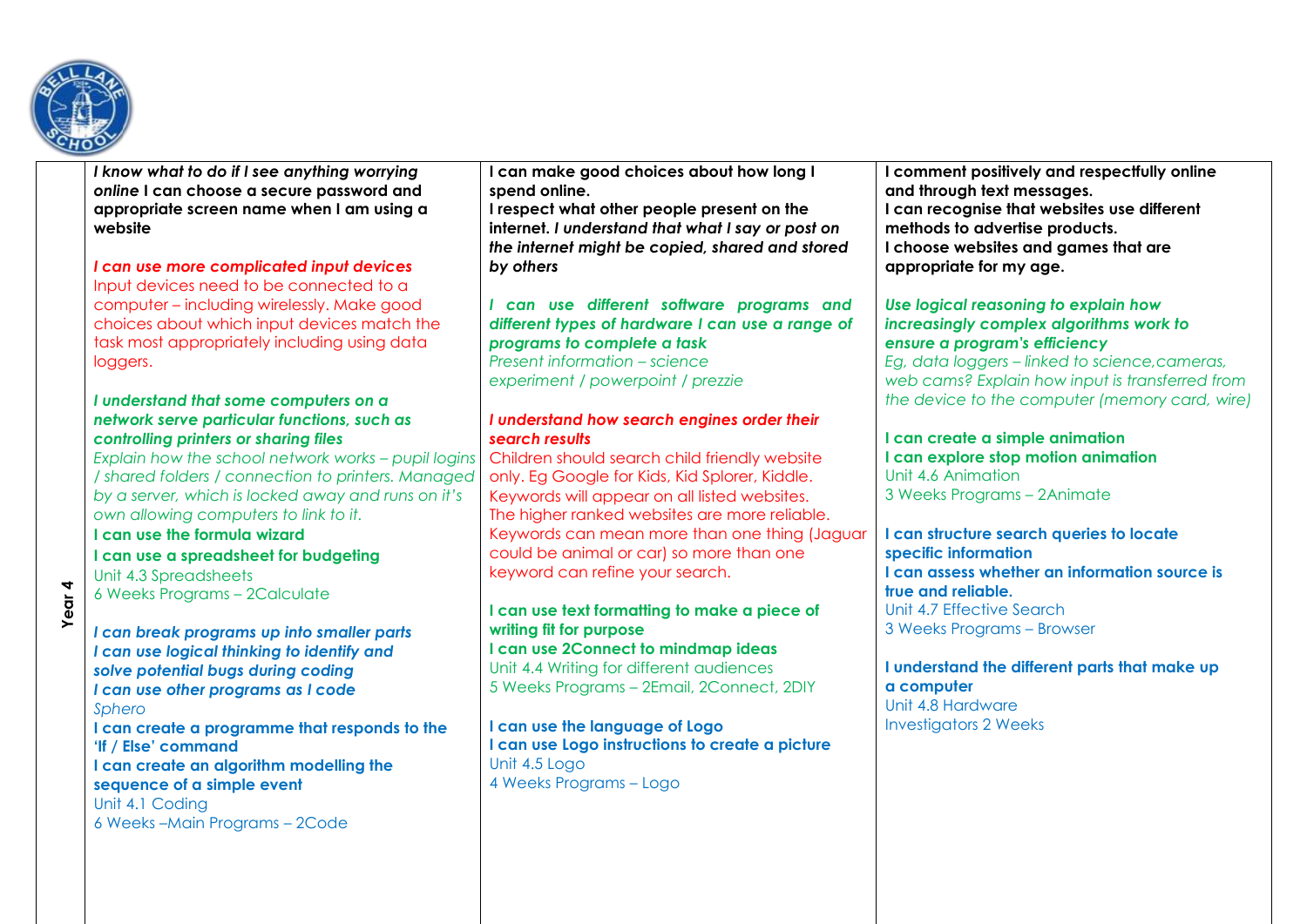

| I can identify the risks and benefits of<br>installing software including apps.<br>I understand that copying someone else's work is<br>called plagiarism.<br>Unit 4.2 Online safety |  |
|-------------------------------------------------------------------------------------------------------------------------------------------------------------------------------------|--|
| 4 Weeks Programs - Various                                                                                                                                                          |  |
|                                                                                                                                                                                     |  |
|                                                                                                                                                                                     |  |
|                                                                                                                                                                                     |  |
|                                                                                                                                                                                     |  |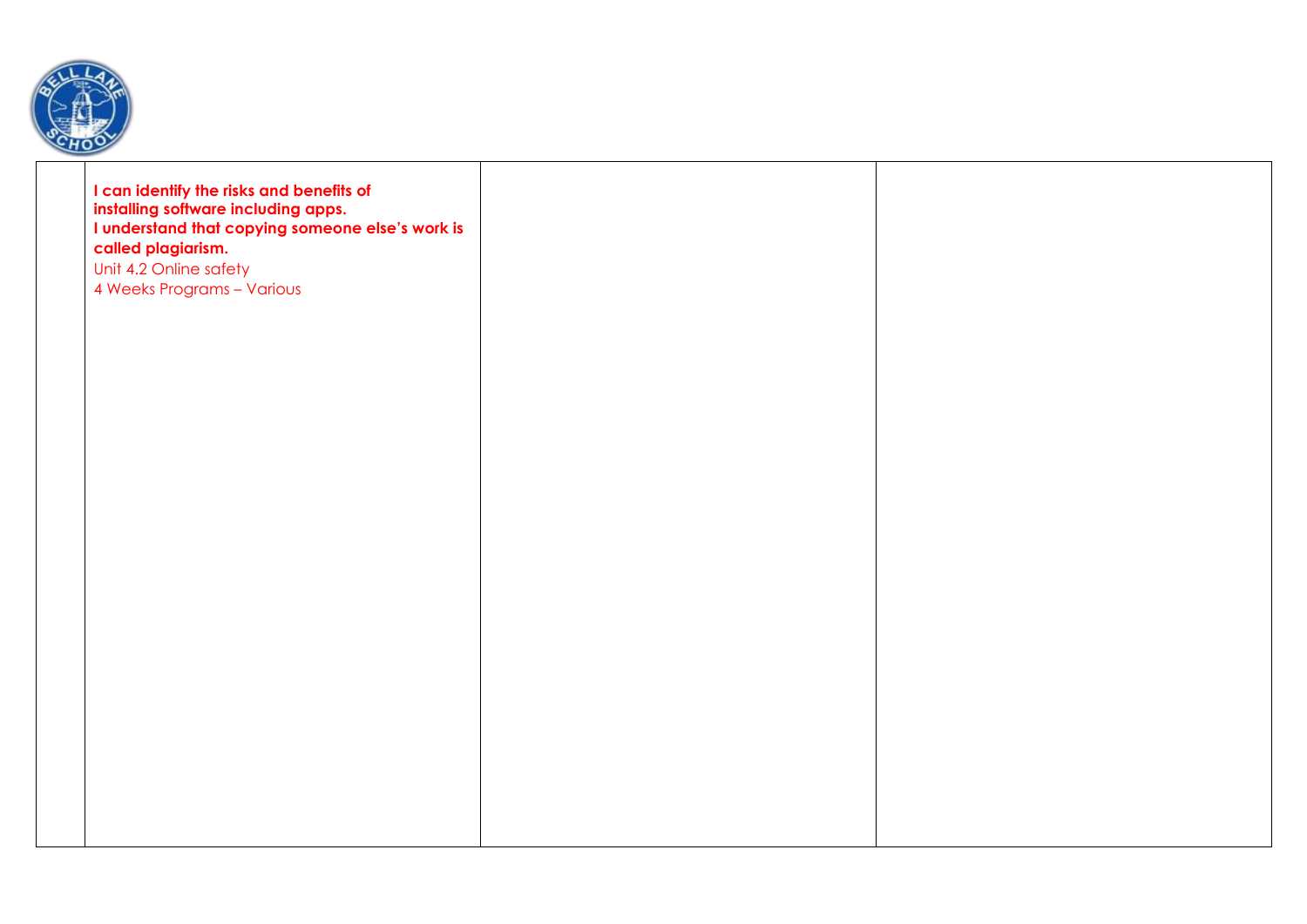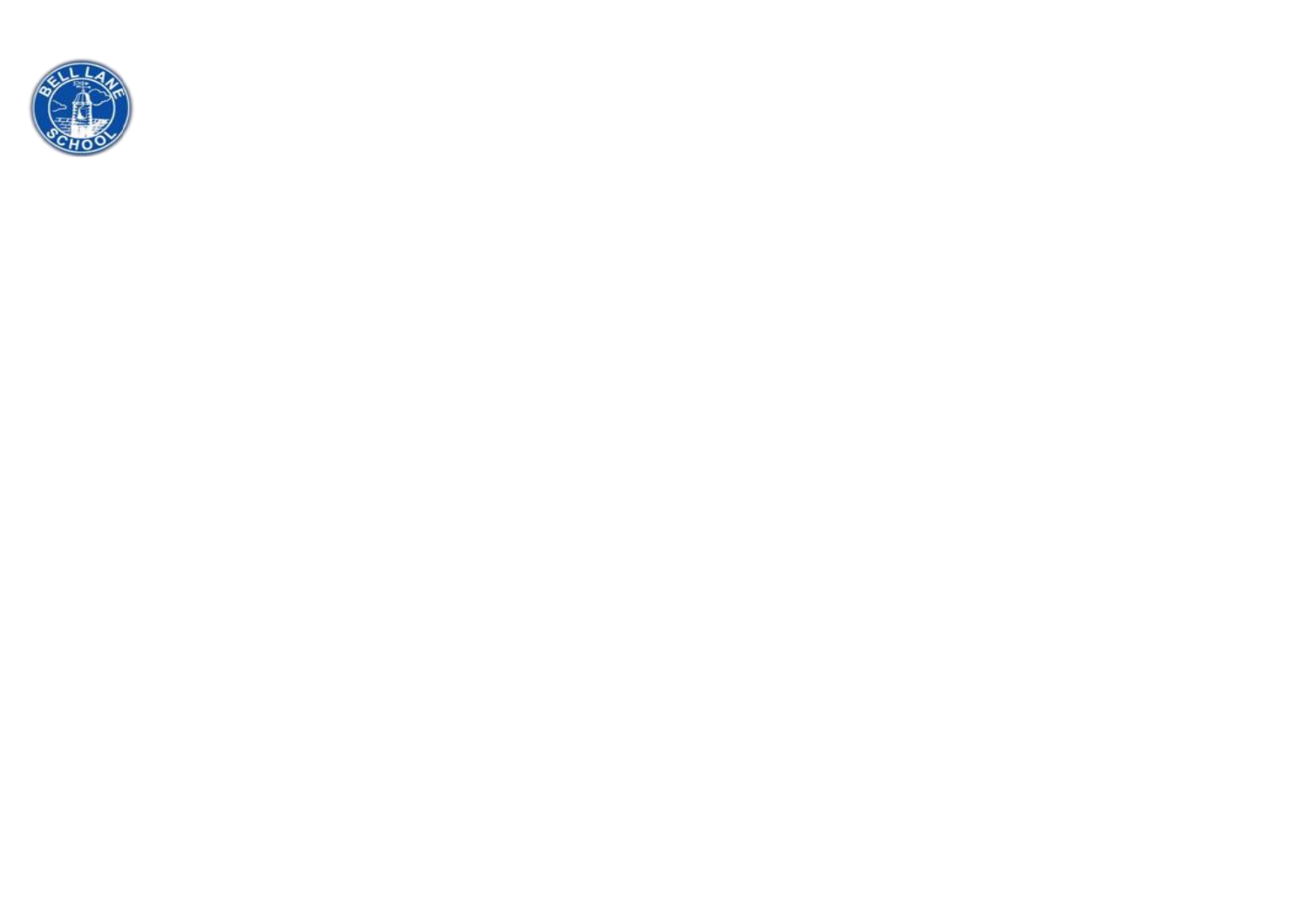

**Year 5 I keep my password and personal information private. I can discuss appropriate and inappropriate use of the internet. I support my friends to protect themselves and make good choices online. I can explain why I need to protect my computer or device from harm.** *Begin to use internet services to share and transfer data to a third party.* Understand that information can be shared using the Internet eg, blogs, email, instant messaging, video chat (link to E-Safety). Share ideas of cloud stage, instant file sharing and web based applications eg PurpleMash. Save game created below onto the PurpleMash display board for others to play. Unit 5.5 Game Creator 5 Weeks Programs – 2DIY 3D **I can create a playable, competitive game I can create a program to inform others** Unit 5.1 Coding 6 Weeks Main Programs – 2Code **I can understand the advantages and disadvantages, permissions and purposes of altering an image digitally** Unit 5.2 Online safety 3 Weeks Programs - Various **I can create a formula in a spreadsheet I can use text variables to perform calculations** Unit 5.3 Spreadsheets 6 Weeks Programs – 2Calculate **I can explain why I need to protect myself and my friends, and the best way to do this including reporting my concerns to a friend. I know anything I share online can be seen and used by others. The way I use the internet demonstrates I respect the people I share it with. I know that a website has an author who is targeting an audience. I can search for information on a database I can create a database** Unit 5.4 Databases 5 Weeks Programs – 2Question, 2Investigate *Independently select and use appropriate software for a task Independently select, use and combine a variety of software to design and create content for a given audience Use filters in search technologies effectively and appreciates how results are selected and ranked*  Make advanced searches using the dash key and discuss how results are presented. Select program to present information for others to access. (Animal project) *Design, write and test simple programs that follow a sequence of instructions or allow a set of instructions to be repeated Design write and test simple programs with opportunities for selection, where a particular result will happen based on actions or situations controlled by the user Use logical reasoning to explain how increasingly complex algorithms work to*  **I know that some people publish inaccurate information on the internet. I understand how to choose online content for my age groupI know which resources on the internet I can download and use. I can explore different viewpoints in 3d modelling I can explore the possibilities of 3d modelling.** Unit 5.6 3D Modelling 4 Weeks Programs – 2Design and Make **I can create a concept map** Unit 5.7 Concept Maps 4 Weeks Programs – 2Connect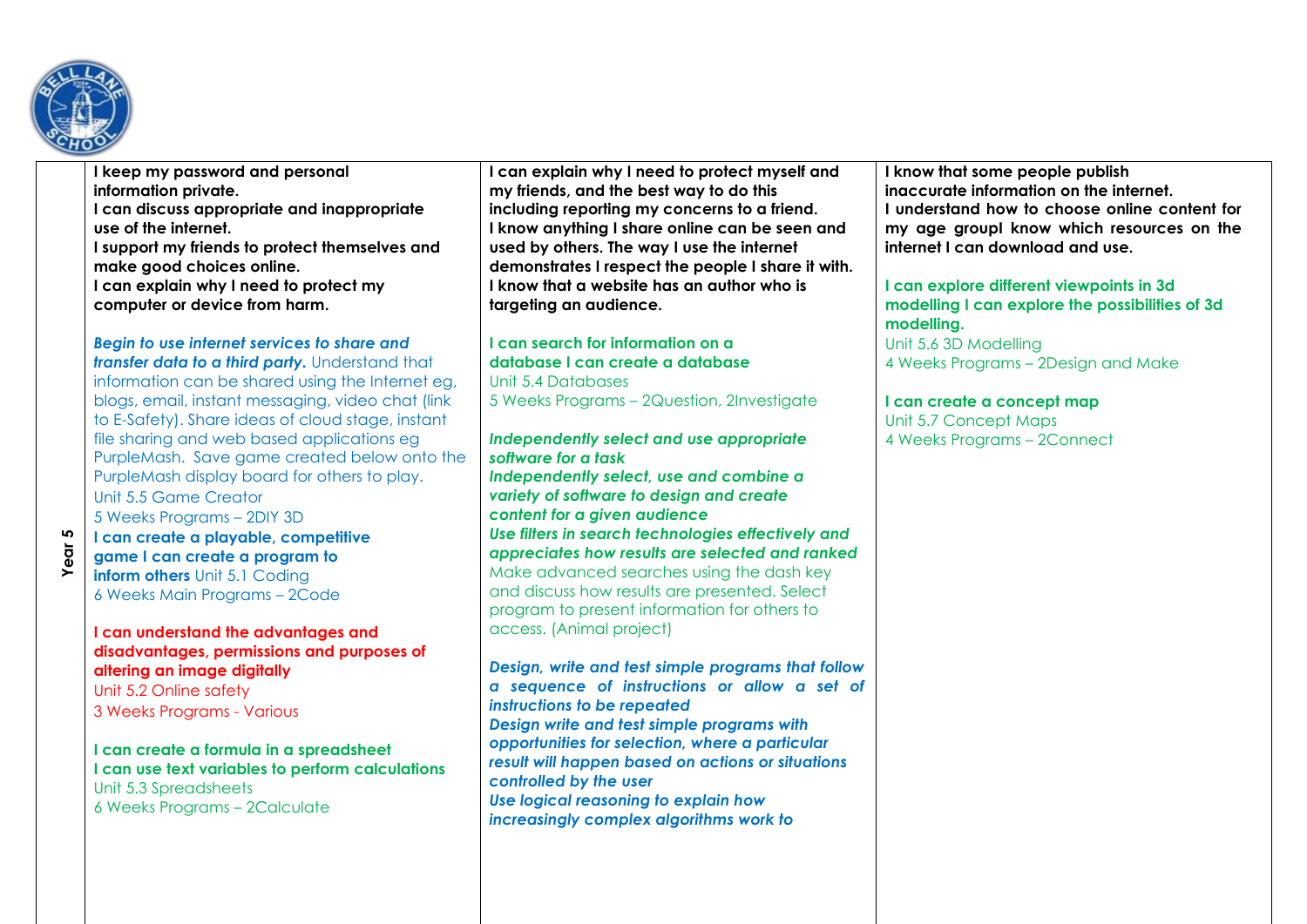

|  | ensure a program's efficiency<br>Spheros |  |
|--|------------------------------------------|--|
|  |                                          |  |
|  |                                          |  |
|  |                                          |  |
|  |                                          |  |
|  |                                          |  |
|  |                                          |  |
|  |                                          |  |
|  |                                          |  |
|  |                                          |  |
|  |                                          |  |
|  |                                          |  |
|  |                                          |  |
|  |                                          |  |
|  |                                          |  |
|  |                                          |  |
|  |                                          |  |
|  |                                          |  |
|  |                                          |  |
|  |                                          |  |
|  |                                          |  |
|  |                                          |  |
|  |                                          |  |
|  |                                          |  |
|  |                                          |  |
|  |                                          |  |
|  |                                          |  |
|  |                                          |  |
|  |                                          |  |
|  |                                          |  |
|  |                                          |  |
|  |                                          |  |
|  |                                          |  |
|  |                                          |  |
|  |                                          |  |
|  |                                          |  |
|  |                                          |  |
|  |                                          |  |
|  |                                          |  |
|  |                                          |  |
|  |                                          |  |
|  |                                          |  |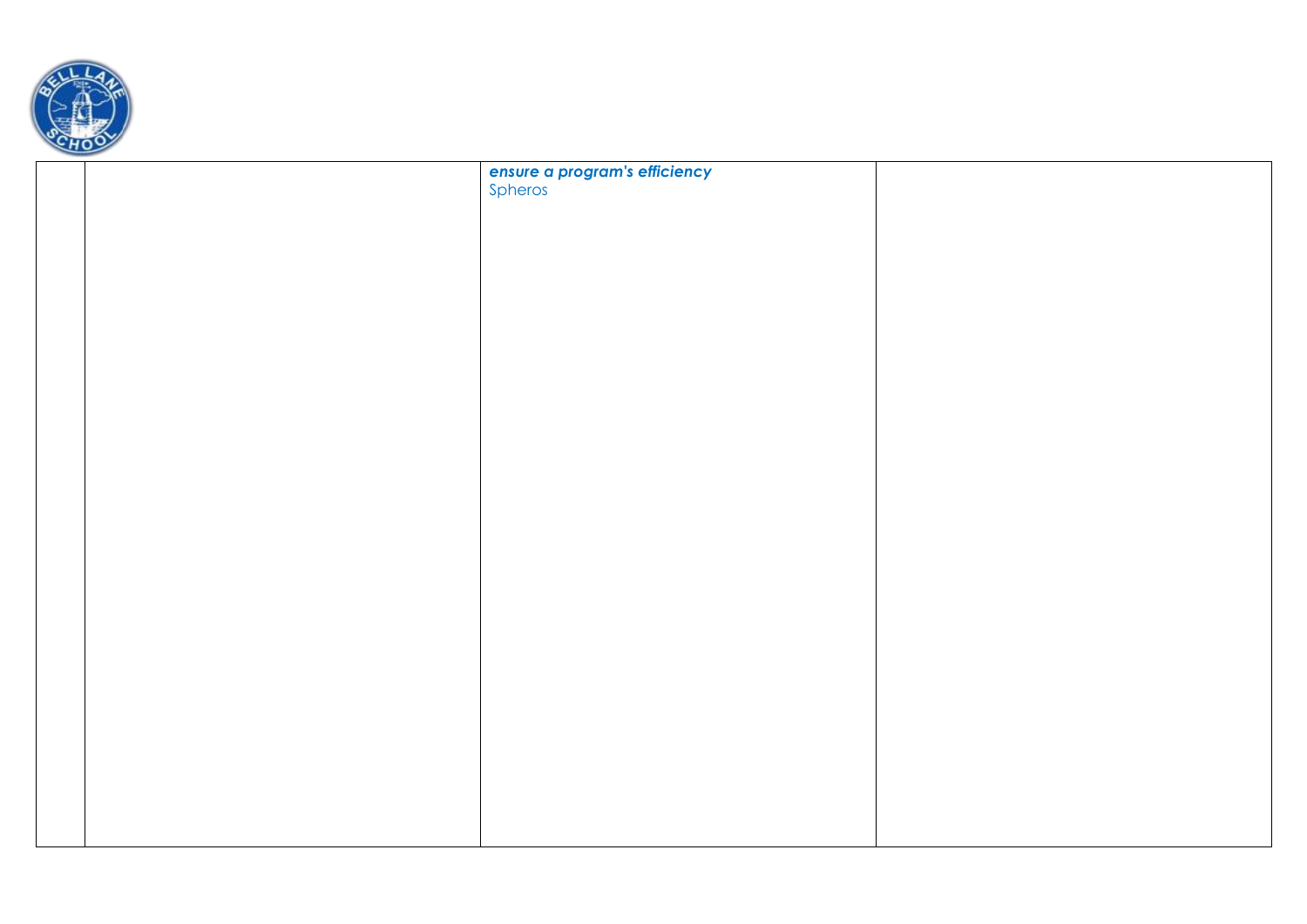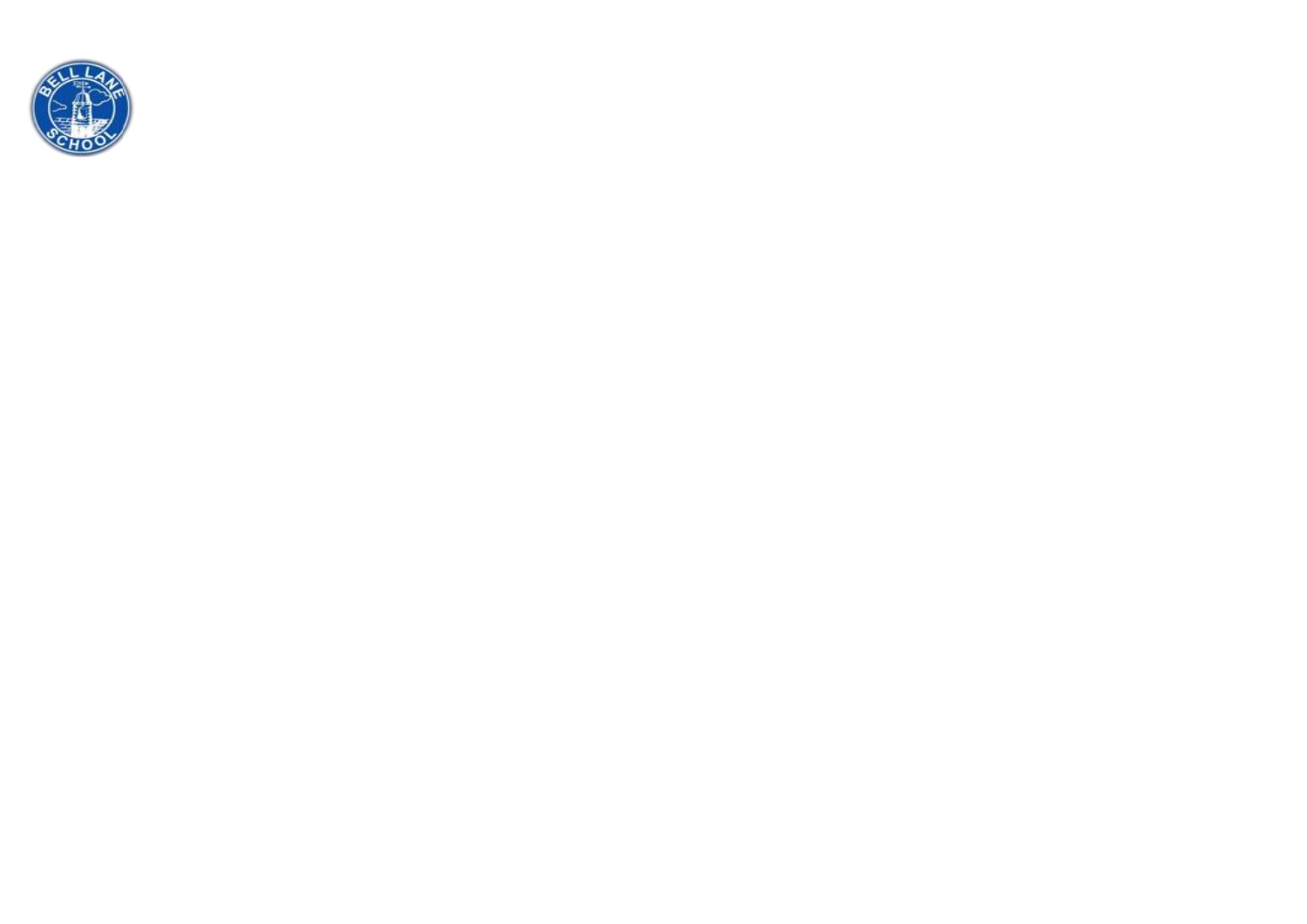

| I know how to report concerns to an adult in and<br>out of school.<br>I can choose a secure password for<br>different purposes.<br>I can explain the consequences of spending too<br>much time online or on a game.<br>I understand how computers are able<br>to communicate and share<br><i>information</i><br>I can use and combine services on the<br>internet to share information<br>I can use more than one piece of<br>software to complete a task<br>I can combine software and hardware to solve<br>real life problems<br>I can break code up into related instructions,<br>making debugging easier and quicker<br>I can store and retrieve variables in a program<br>$\bullet$<br>ā<br>I can use loops, variables and IF statements to<br>alter the way my programs run<br>⋝<br>I can use logical thinking to identify and<br>solve potential bugs during coding<br>Spheros<br>I can identify the benefits and risks of mobile<br>devices I can understand the importance of<br>balancing screen time<br>Unit 6.2 Online safety<br>3 Weeks Programs - Various<br>I can use software to help me analyse and<br>present data and information<br>I can explore probability | I protect my computer or device from harm online.<br>I can recognise trustworthy sources of information<br>on the internet<br>I can use a broad range of resources online to<br>find exactly what I'm looking for<br>I can explain the consequences of sharing too<br>much of myself online.<br>I can explain the consequences to myself and<br>others for not communicating kindly and<br>respectfully.<br>I can identify the features of successful blog<br>writing I can understand the importance of<br>commeting on blogs<br>Unit 6.4 Blogging<br>5 Weeks Programs - 2Blog<br>I can create a story based adventure<br>I can code a map based text adventure<br>Unit 6.5 Text Adventures<br>5 Weeks Programs - 2Code, 2Connect | I know that using unreliable information will<br>mislead people.<br>I know that websites can use my data to<br>make money and target their advertising.<br>I always acknowledge the source of materials I<br>use in my work.<br>I ask my friends before I use things I created in<br>my work.<br>I can understand what a LAN and WAN are<br>I can consider what the future might hold for IT<br>Unit 6.6 Networks<br>3 Weeks<br>I can use variables within a game<br>I can create a simulation of a room in which<br>devices can controlled<br>Unit 6.1 Coding<br>6 Weeks Main Programs - 2Code<br>I can design a program for a given audience<br>I can create a picture quiz for young children<br>Unit 6.7 Quizzing<br>6 Weeks Programs - 2Quiz, 2DIY, Text Toolkit,<br>2Investigate |
|-----------------------------------------------------------------------------------------------------------------------------------------------------------------------------------------------------------------------------------------------------------------------------------------------------------------------------------------------------------------------------------------------------------------------------------------------------------------------------------------------------------------------------------------------------------------------------------------------------------------------------------------------------------------------------------------------------------------------------------------------------------------------------------------------------------------------------------------------------------------------------------------------------------------------------------------------------------------------------------------------------------------------------------------------------------------------------------------------------------------------------------------------------------------------------------|------------------------------------------------------------------------------------------------------------------------------------------------------------------------------------------------------------------------------------------------------------------------------------------------------------------------------------------------------------------------------------------------------------------------------------------------------------------------------------------------------------------------------------------------------------------------------------------------------------------------------------------------------------------------------------------------------------------------------------|----------------------------------------------------------------------------------------------------------------------------------------------------------------------------------------------------------------------------------------------------------------------------------------------------------------------------------------------------------------------------------------------------------------------------------------------------------------------------------------------------------------------------------------------------------------------------------------------------------------------------------------------------------------------------------------------------------------------------------------------------------------------------------------|
|-----------------------------------------------------------------------------------------------------------------------------------------------------------------------------------------------------------------------------------------------------------------------------------------------------------------------------------------------------------------------------------------------------------------------------------------------------------------------------------------------------------------------------------------------------------------------------------------------------------------------------------------------------------------------------------------------------------------------------------------------------------------------------------------------------------------------------------------------------------------------------------------------------------------------------------------------------------------------------------------------------------------------------------------------------------------------------------------------------------------------------------------------------------------------------------|------------------------------------------------------------------------------------------------------------------------------------------------------------------------------------------------------------------------------------------------------------------------------------------------------------------------------------------------------------------------------------------------------------------------------------------------------------------------------------------------------------------------------------------------------------------------------------------------------------------------------------------------------------------------------------------------------------------------------------|----------------------------------------------------------------------------------------------------------------------------------------------------------------------------------------------------------------------------------------------------------------------------------------------------------------------------------------------------------------------------------------------------------------------------------------------------------------------------------------------------------------------------------------------------------------------------------------------------------------------------------------------------------------------------------------------------------------------------------------------------------------------------------------|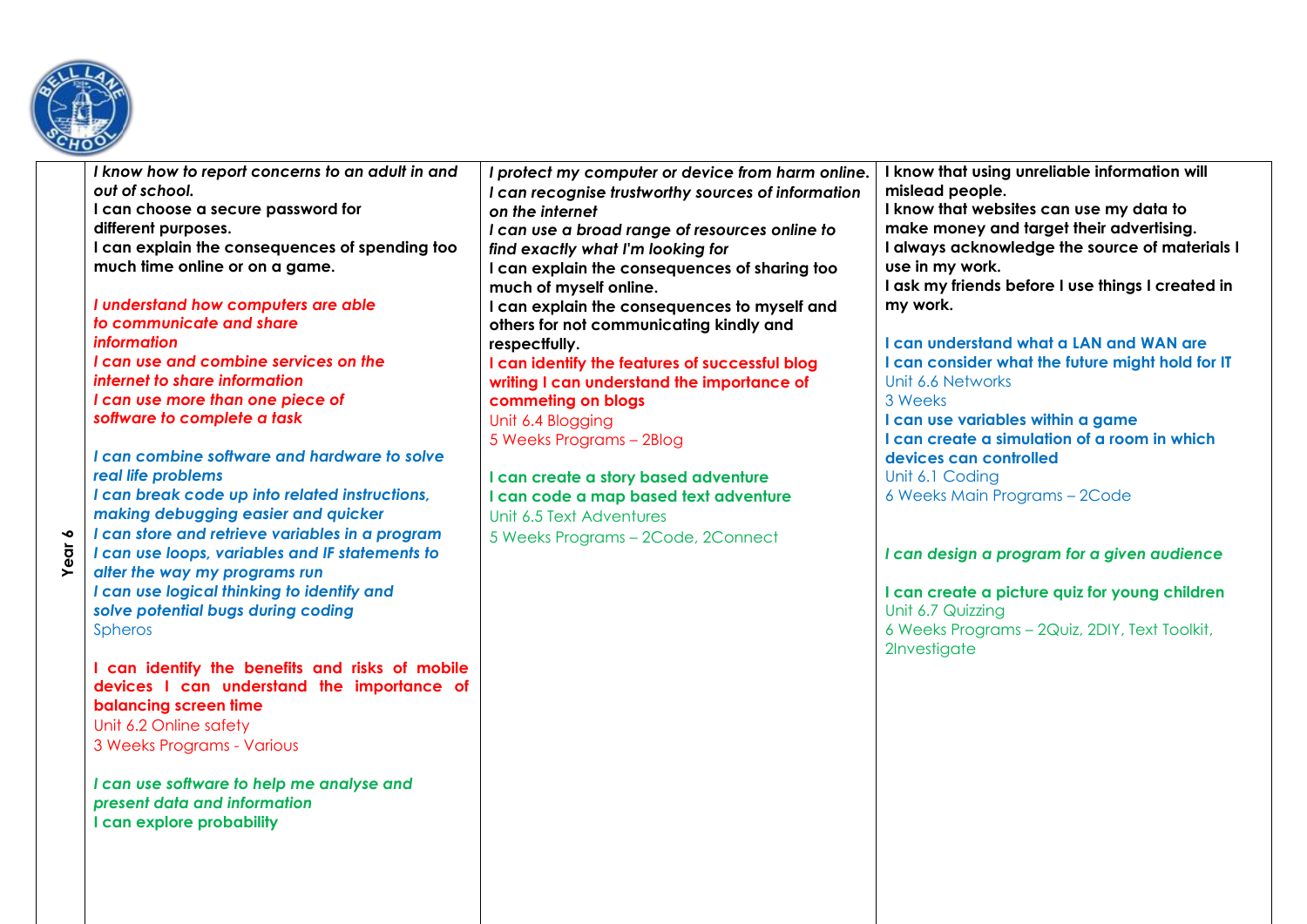

| Unit 6.3 Spreadsheets<br>5 Weeks Programs – 2Calculate |  |
|--------------------------------------------------------|--|
|                                                        |  |
|                                                        |  |
|                                                        |  |
|                                                        |  |
|                                                        |  |
|                                                        |  |
|                                                        |  |
|                                                        |  |
|                                                        |  |
|                                                        |  |
|                                                        |  |
|                                                        |  |
|                                                        |  |
|                                                        |  |
|                                                        |  |
|                                                        |  |
|                                                        |  |
|                                                        |  |
|                                                        |  |
|                                                        |  |
|                                                        |  |
|                                                        |  |